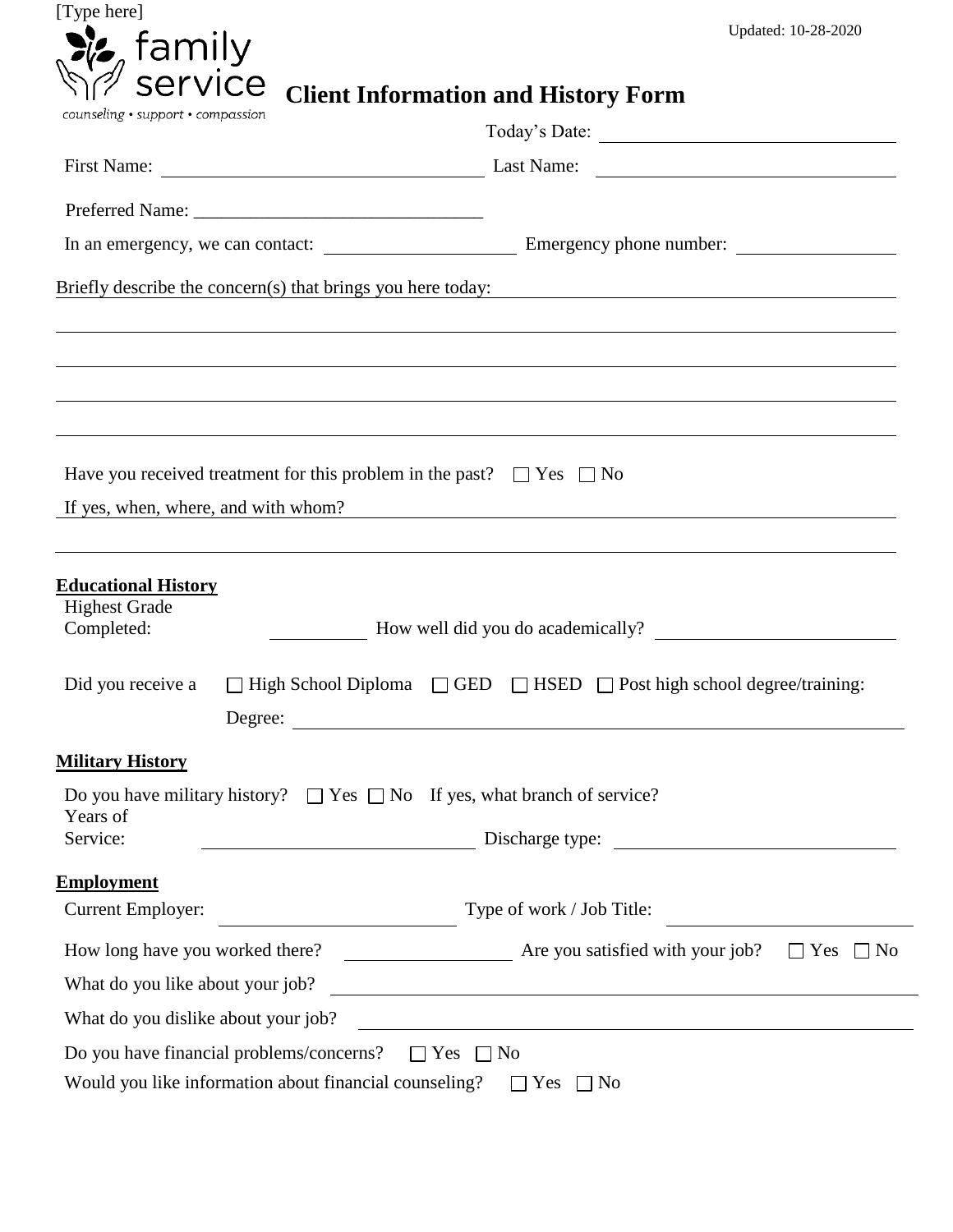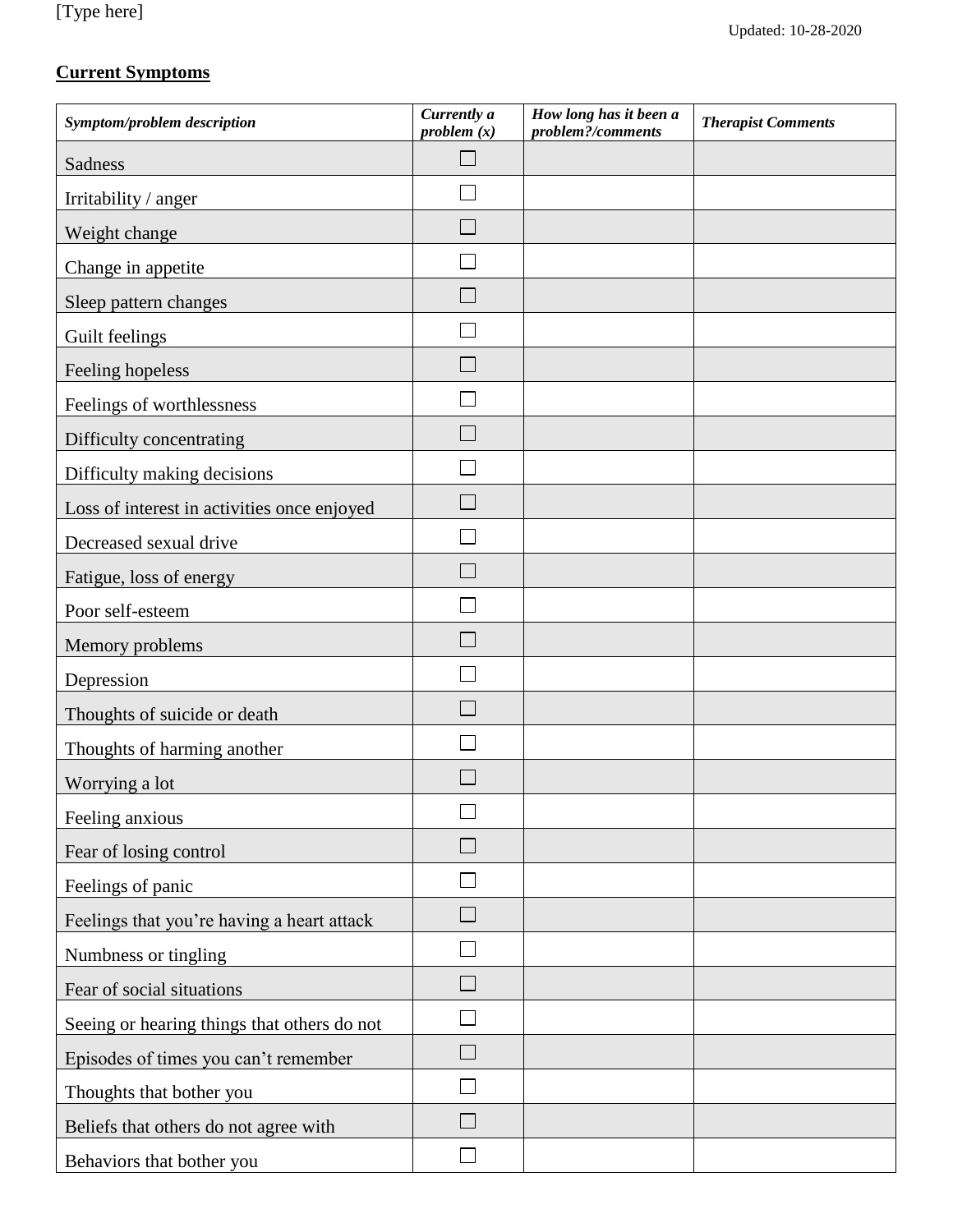| Symptom/problem description cont.                                                                                          | Currently a<br>problem(x) | How long has it been a<br>problem?/comments | <b>Therapist Comments</b> |
|----------------------------------------------------------------------------------------------------------------------------|---------------------------|---------------------------------------------|---------------------------|
| Difficulty being alone                                                                                                     |                           |                                             |                           |
| Difficulty in relationships                                                                                                |                           |                                             |                           |
| Self-injury behavior                                                                                                       |                           |                                             |                           |
| Risky or reckless behavior                                                                                                 |                           |                                             |                           |
| Feelings of unreality / being detached from<br>self                                                                        |                           |                                             |                           |
| Repetitive behaviors (such as hand-washing,<br>ordering, counting, or checking)                                            |                           |                                             |                           |
| Recurring dreams                                                                                                           | $\mathbf{L}$              |                                             |                           |
| Flashbacks after an event                                                                                                  |                           |                                             |                           |
| Distinct periods of inflated self-esteem,<br>excessive spending, goal-directed activity, or<br>racing thoughts             |                           |                                             |                           |
| Persistent difficulty with fidgeting, feeling<br>on the go, interrupting others, talking too<br>much, or having impatience |                           |                                             |                           |
| Persistent difficulty with forgetfulness,<br>sustaining attention, or completing tasks                                     |                           |                                             |                           |
| Less effective at home, school, or work                                                                                    |                           |                                             |                           |

# **Trauma History**

Have you experienced any of the following?

| Emotional abuse $Yes$ No Sexual abuse $Yes$ No<br>If yes, please explain: |  | Physical abuse $\Box$ Yes $\Box$ No |
|---------------------------------------------------------------------------|--|-------------------------------------|
|---------------------------------------------------------------------------|--|-------------------------------------|

| Have you ever witnessed verbal aggression or physical fighting? $\Box$ Yes $\Box$ No |  |
|--------------------------------------------------------------------------------------|--|
| If yes, please explain:                                                              |  |

Have you ever experienced trauma not explained above?  $\square$  Yes  $\square$  No If yes, please explain: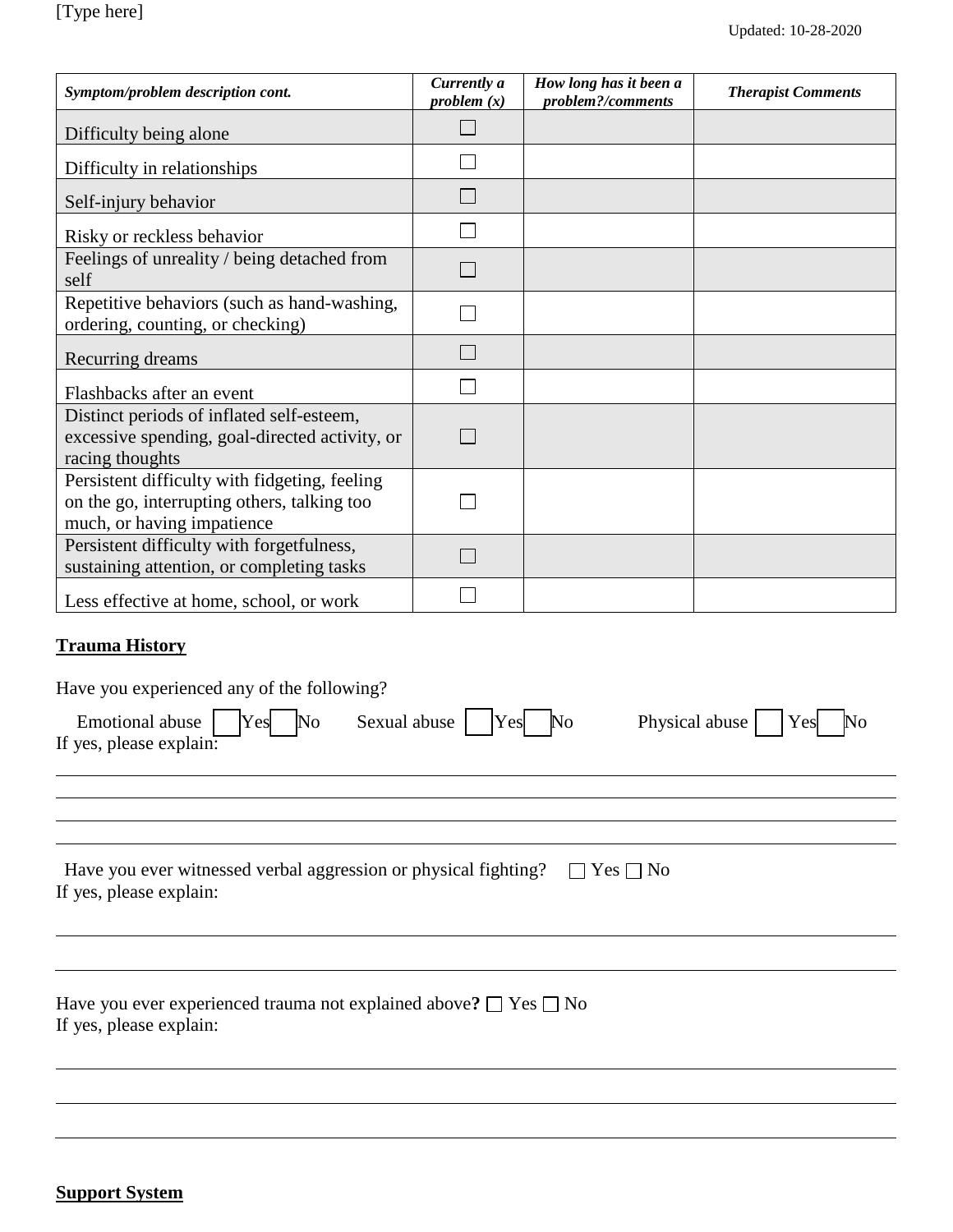<u> 1980 - Johann Barn, mars ann an t-Amhain Aonaich an t-Aonaich an t-Aonaich ann an t-Aonaich ann an t-Aonaich</u>

| Who do you rely on most when you need help? |
|---------------------------------------------|
|---------------------------------------------|

Any recent changes in support system? \_\_\_\_\_\_\_\_\_\_\_\_\_\_\_\_\_\_\_\_\_\_\_\_\_\_\_\_\_\_\_\_\_\_\_\_\_\_\_\_\_\_\_\_\_\_\_\_\_\_\_\_\_\_\_\_\_\_

#### **Alcohol / Other Drug Use**

Please check all that apply.

|                                            |                       | <b>Comments</b> | <b>Therapist Comments</b> |
|--------------------------------------------|-----------------------|-----------------|---------------------------|
| Do you drink alcohol?                      | Yes<br>N <sub>o</sub> |                 |                           |
| Have you ever had treatment for alcohol    | Yes                   |                 |                           |
| or drug use?                               | N <sub>o</sub>        |                 |                           |
| Do you use drugs? If yes, please indicate  | Yes                   |                 |                           |
| which drug(s), amount, and how often.      | N <sub>o</sub>        |                 |                           |
| Have you ever thought you drink or use     | Yes                   |                 |                           |
| drugs too much?                            | N <sub>o</sub>        |                 |                           |
| Has anyone ever expressed concern about    |                       |                 |                           |
| your drinking or drug use? If yes,         | Yes                   |                 |                           |
| indicate who and why.                      | N <sub>o</sub>        |                 |                           |
| Have you ever felt remorseful or           | Yes                   |                 |                           |
| embarrassed about your usage?              | N <sub>o</sub>        |                 |                           |
| Has drinking or drug use created           |                       |                 |                           |
| unhappiness in your home, relationships,   | $\exists$ Yes         |                 |                           |
| or marriage?                               | N <sub>o</sub>        |                 |                           |
| Have you had any legal difficulties or     |                       |                 |                           |
| traffic incidents as a result of your      | Yes                   |                 |                           |
| drinking or drug use?                      | N <sub>o</sub>        |                 |                           |
| Has work, school, or other                 |                       |                 |                           |
| interests/activities been affected by your | Yes                   |                 |                           |
| drinking or drug use?                      | N <sub>o</sub>        |                 |                           |
| Do you use drugs or alcohol to relax,      | Yes                   |                 |                           |
| reduce tension, or escape from problems?   | N <sub>o</sub>        |                 |                           |
| Have you had health problems that were     | Yes                   |                 |                           |
| related to your alcohol or drug use?       | N <sub>o</sub>        |                 |                           |
| Have you ever experienced any black        | Yes                   |                 |                           |
| outs?                                      | N <sub>o</sub>        |                 |                           |
| Have you ever had difficulty controlling   | Yes                   |                 |                           |
| or limiting your drinking or drug use?     | N <sub>o</sub>        |                 |                           |
| Have you ever felt distracted or had       |                       |                 |                           |
| obsessive thoughts of drinking or using    | Yes                   |                 |                           |
| drugs?                                     | N <sub>o</sub>        |                 |                           |

 $\overline{\phantom{a}}$ 

# **Medical History**

| Do you have or have you ever had any of the<br>following: |                                 | Any comments? | <b>Therapist comments</b> |
|-----------------------------------------------------------|---------------------------------|---------------|---------------------------|
| Allergies                                                 | $\Box$ Yes $\Box$ No            |               |                           |
| Arthritis                                                 | Yes [<br>7 No<br>$\blacksquare$ |               |                           |
| Asthma                                                    | Yes $\Box$ No                   |               |                           |
| High or low blood pressure                                | Yes  <br>7 No<br>$\sim$         |               |                           |
| Cancer                                                    | $\Box$ Yes $\Box$ No            |               |                           |
| Do you have or have you ever had any of the<br>following: |                                 | Any comments? | <b>Therapist comments</b> |
| <b>Diabetes</b>                                           | Yes<br>N <sub>0</sub>           |               |                           |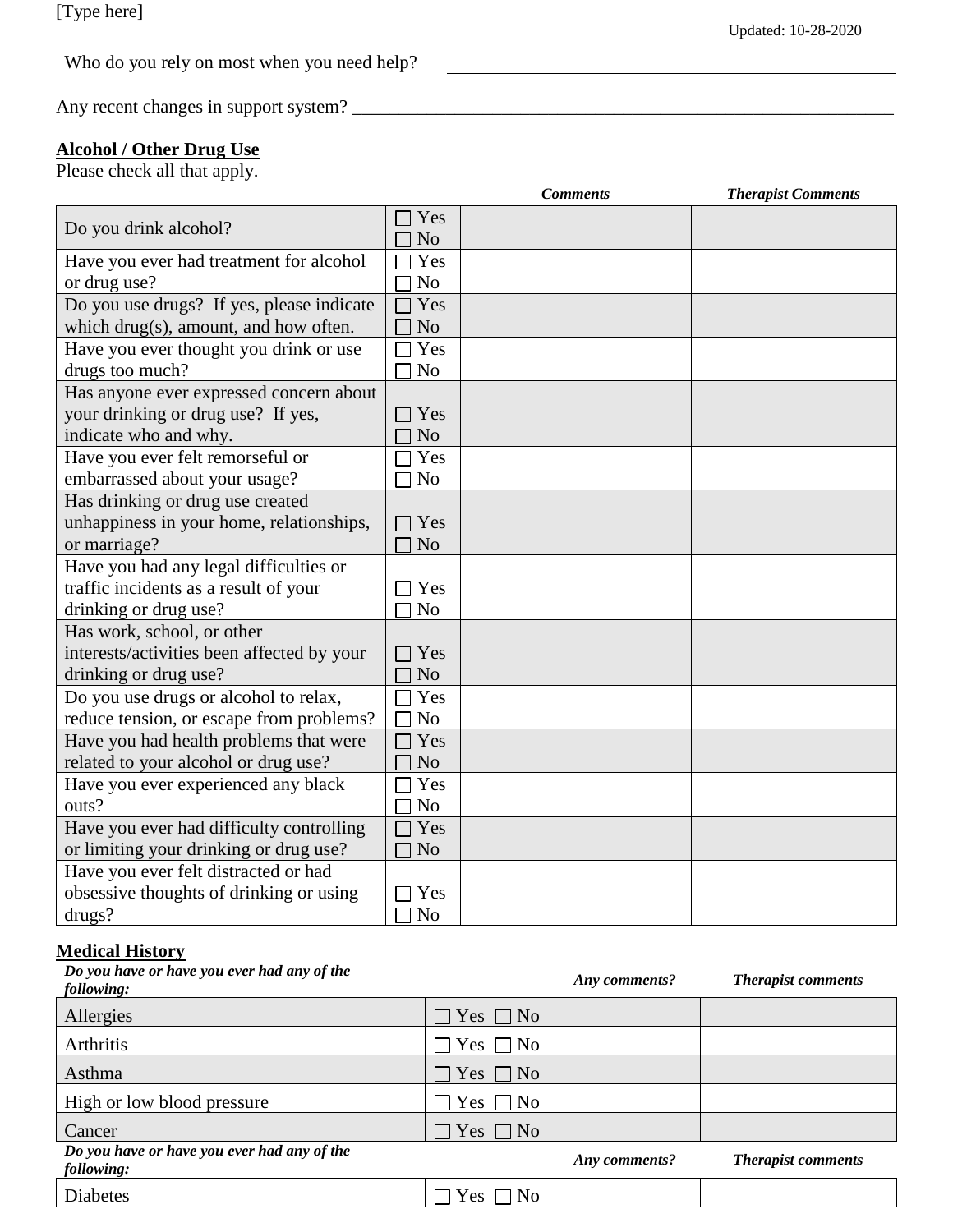[Type here]

| Digestive problems                    | Yes<br>N <sub>o</sub>           |
|---------------------------------------|---------------------------------|
| Headaches                             | Yes  <br>N <sub>0</sub>         |
| Head injury                           | Yes $\Box$ No                   |
| Hearing problems                      | Yes $\Box$<br>No                |
| Heart disease                         | Yes $\Box$ No                   |
| Incontinence / bed wetting            | Yes $\Box$ No                   |
| Kidney problems                       | Yes $\Box$ No                   |
| Liver disease (e.g. hepatitis)        | Yes $\square$<br>N <sub>0</sub> |
| Neurological problems (e.g. seizures) | Yes $\Box$ No                   |
| Sexual problems                       | Yes<br>N <sub>0</sub>           |
| Thyroid problems                      | Yes<br>N <sub>0</sub>           |
| Vision problems                       | Yes<br>No                       |
| Miscarriage / abortion                | Yes<br>N <sub>o</sub>           |
|                                       | Yes $\Box$ No                   |
| Currently pregnant                    | Maybe                           |

Please list any other medical concerns or conditions:

Please list any medications you are currently taking. Also, please state what they are used for. (Please include herbal, over-the-counter, & prescribed items)

| Prescription name (or herbal name): | $\overline{\phantom{a}}$<br>For: | Prescribed by: |
|-------------------------------------|----------------------------------|----------------|
|                                     |                                  |                |
|                                     |                                  |                |
|                                     |                                  |                |
|                                     |                                  |                |
|                                     |                                  |                |

| Have you taken any psychiatric medications in the past? $\Box$ Yes $\Box$ No If yes, please list: |  |  |  |  |
|---------------------------------------------------------------------------------------------------|--|--|--|--|
|                                                                                                   |  |  |  |  |

If yes, were they effective?

# **Primary Care - Physician Information**

| Physician's name: |                                           |                        |                      |               |  |
|-------------------|-------------------------------------------|------------------------|----------------------|---------------|--|
| Name of practice: |                                           |                        | Phone #:             |               |  |
|                   | How would you rate your overall health?   |                        |                      |               |  |
| $\Box$ Excellent  | $\Box$ Very good                          | Good<br>$\blacksquare$ | $\Box$ Not very good | $\Box$ Poor   |  |
|                   | How often do you worry about your health? |                        |                      |               |  |
| $\Box$ Never      | $\Box$ Rarely                             | $\Box$ Occasionally    | $\Box$ Often         | $\Box$ Always |  |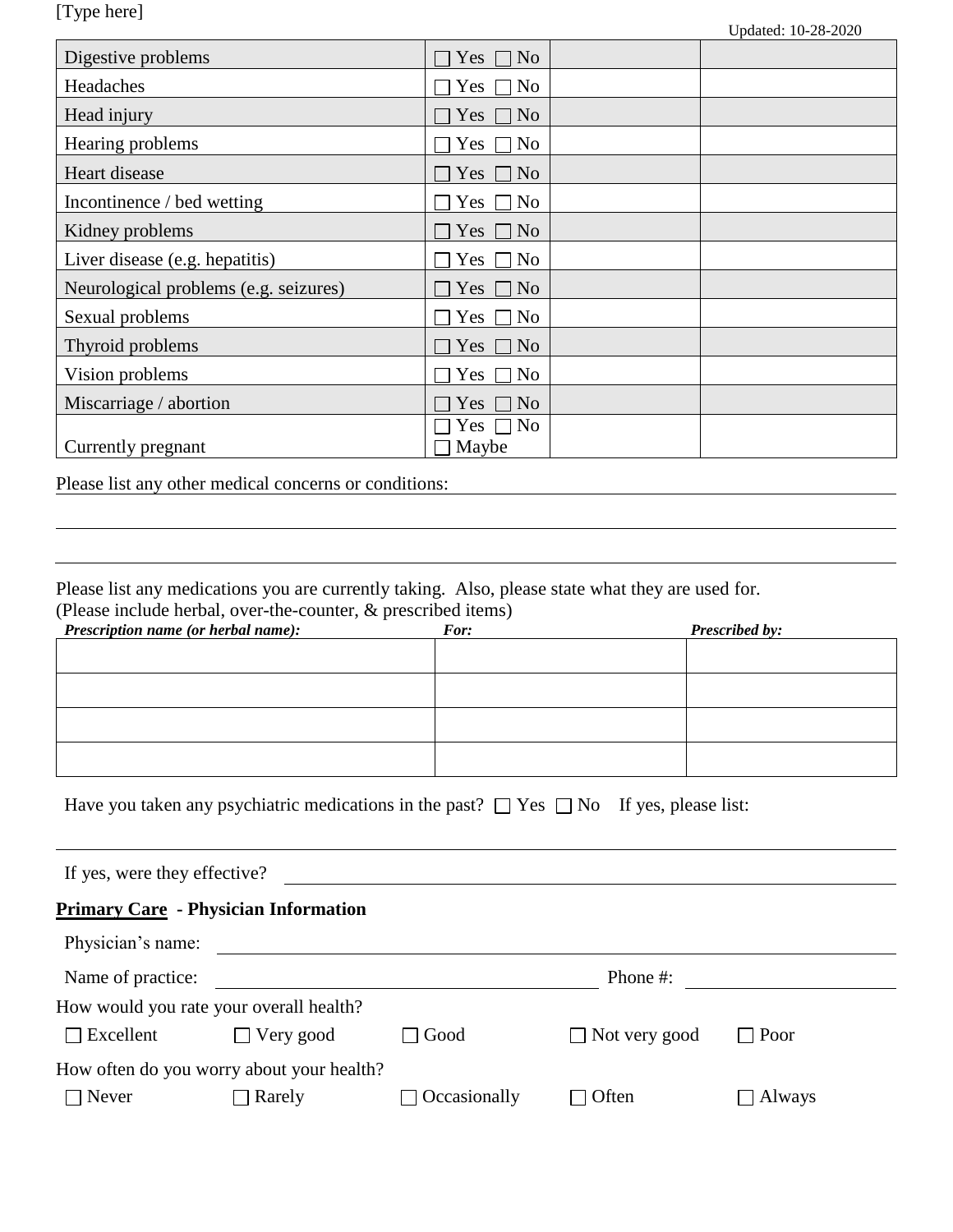[Type here]

#### **Mental Health History**

| Have you received counseling before?                                                                            | $\Box$ No<br>Yes     |
|-----------------------------------------------------------------------------------------------------------------|----------------------|
| If yes, when, where, and with whom?                                                                             |                      |
|                                                                                                                 |                      |
| What type of counseling services did you receive?                                                               |                      |
| Have you been to Family Service before?                                                                         | $\Box$ No<br>Yes     |
| If yes, when, with whom, & what services were provided?                                                         |                      |
| Are you interested in receiving information about other<br>services & programs that Family Service can provide? | $\Box$ Yes $\Box$ No |

#### **Treatment Goals**

What changes would you like to see as a result of the services you receive? Beginning with the most important goal, please indicate three goals.

| ı. |  |  |
|----|--|--|
|    |  |  |
|    |  |  |
| 2. |  |  |
|    |  |  |
|    |  |  |
| 3. |  |  |
|    |  |  |

Please describe the specific changes in your life that will be signs that things are improving:

What are some barriers that have interfered with change so far, including any personal weaknesses or other limitations?

Please describe your personal strengths, assets, and accomplishments, including those you have used to help you overcome previous difficulties.

# Please Stop When You Get Here  $\odot$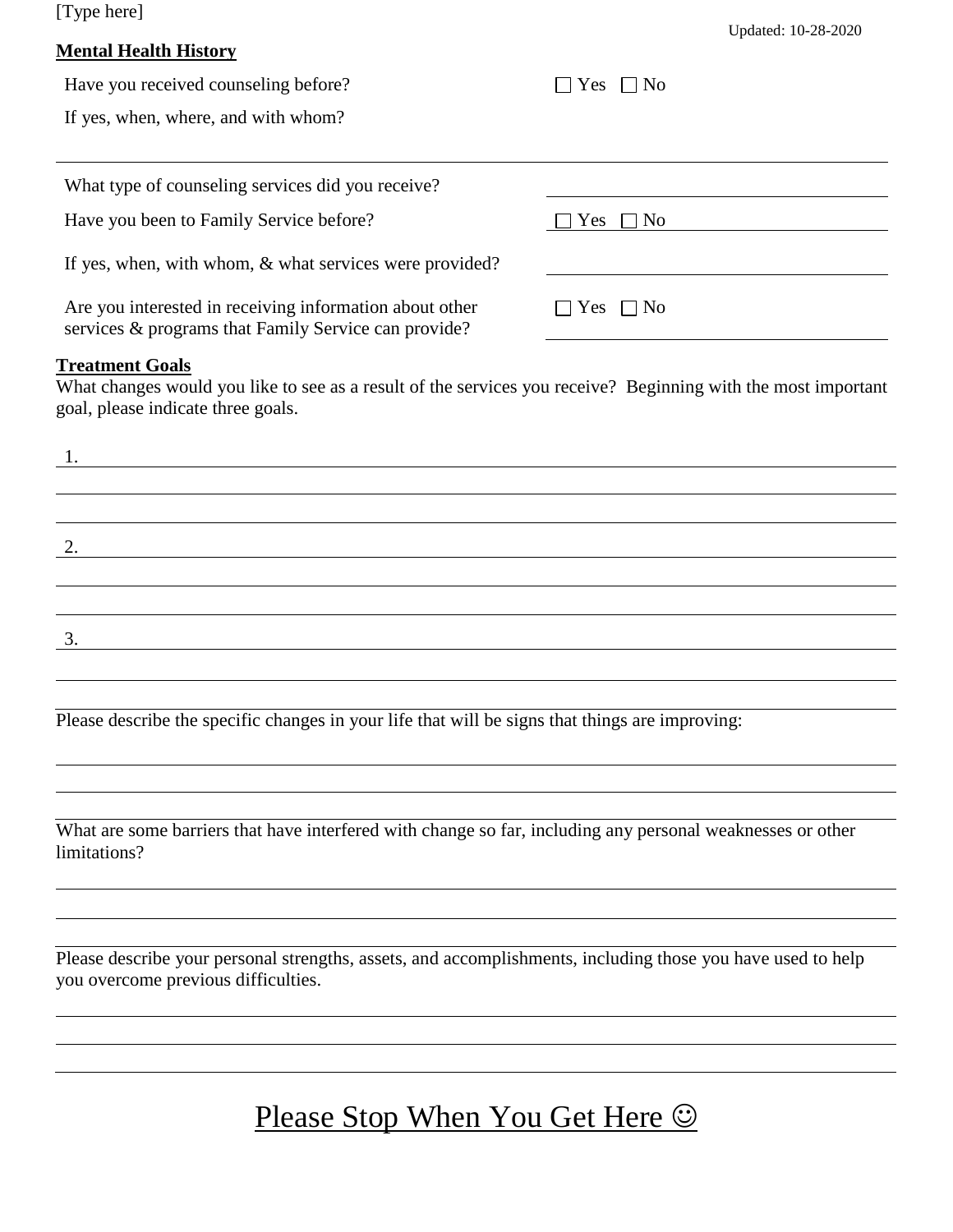# **Completed by Family Service Staff Intake Assessment**

**Presenting Problem/ Symptoms:**

**Client Strengths and Supports Recent Changes to Support System:**

| <b>Mental Status Evaluation</b>                                                                     |                                                                                                                                    |  |  |  |
|-----------------------------------------------------------------------------------------------------|------------------------------------------------------------------------------------------------------------------------------------|--|--|--|
| <b>Appearance</b>                                                                                   | disheveled<br>$\Box$ bizarre<br>$\Box$ appropriate<br>well-groomed<br>inappropriate<br>$\Box$                                      |  |  |  |
| <b>Orientation</b>                                                                                  | $\Box$ fully-oriented<br>not fully-oriented (describe:<br>normal<br>impaired<br>$\overline{\phantom{a}}$                           |  |  |  |
| <b>Speech</b>                                                                                       | $\Box$ slow<br>relevant<br>normal<br>$\Box$ logical<br>incoherent<br>loud<br>$\Box$ precise<br>soft<br>rapid/pressured             |  |  |  |
| <b>Affect</b>                                                                                       | $\Box$ constricted<br>inappropriate<br>flat<br>agitated<br>appropriate<br>$\Box$ tearful                                           |  |  |  |
| <b>Thought Process</b>                                                                              | loose associations<br>$\Box$ intact<br>abstract<br>vague<br>tangential<br>flight of ideas<br>blocked<br>circumstantial<br>concrete |  |  |  |
| <b>Thought Content</b>                                                                              | obsessions<br>other:<br>normal<br>paranoia<br>confusion<br>delusions<br>hallucinations                                             |  |  |  |
| Intelligence                                                                                        | below average<br>above average<br>$\Box$ average                                                                                   |  |  |  |
| <b>Mood</b>                                                                                         | appropriate<br>anxious<br>panicky<br>depressed<br>sad<br>irritated<br>despairing<br>bored<br>euphoric<br>angry                     |  |  |  |
| <b>Motor Activity</b>                                                                               | under-active<br>other:<br>normal<br>overactive<br>compulsive<br>seductive<br>aggressive                                            |  |  |  |
| <b>Attitude</b>                                                                                     | uncooperative<br>$\Box$ cooperative<br>suspicious<br>$\Box$ guarded<br>belligerent                                                 |  |  |  |
| <b>Reliability</b>                                                                                  | appears to be truthful<br>appears to minimize<br>appears to exaggerate<br>$\Box$                                                   |  |  |  |
| Insight                                                                                             | limited<br>unable to assess<br>above average<br>absent<br>average                                                                  |  |  |  |
| <b>Judgment</b>                                                                                     | $\Box$ good<br>unable to assess<br>poor                                                                                            |  |  |  |
| <b>Harm to Others</b><br>Thought/Intent                                                             | $\Box$ absent<br>If present, safety plan<br>present                                                                                |  |  |  |
| <b>Suicide Risk:</b><br>Thought/Intent                                                              | If present, complete suicide safety plan<br>$\Box$ absent<br>$\Box$ present                                                        |  |  |  |
| AODA Information - Note: AODA treatment requires AODA specialty or a referral to an AODA specialist |                                                                                                                                    |  |  |  |
| Primary AODA treatment needed:<br>Yes $\Box$ No                                                     |                                                                                                                                    |  |  |  |
| Client referred elsewhere for AODA<br>Name:                                                         |                                                                                                                                    |  |  |  |
| Client referred to internal expert:<br>Name:                                                        |                                                                                                                                    |  |  |  |

Purpose of internal or external referral: